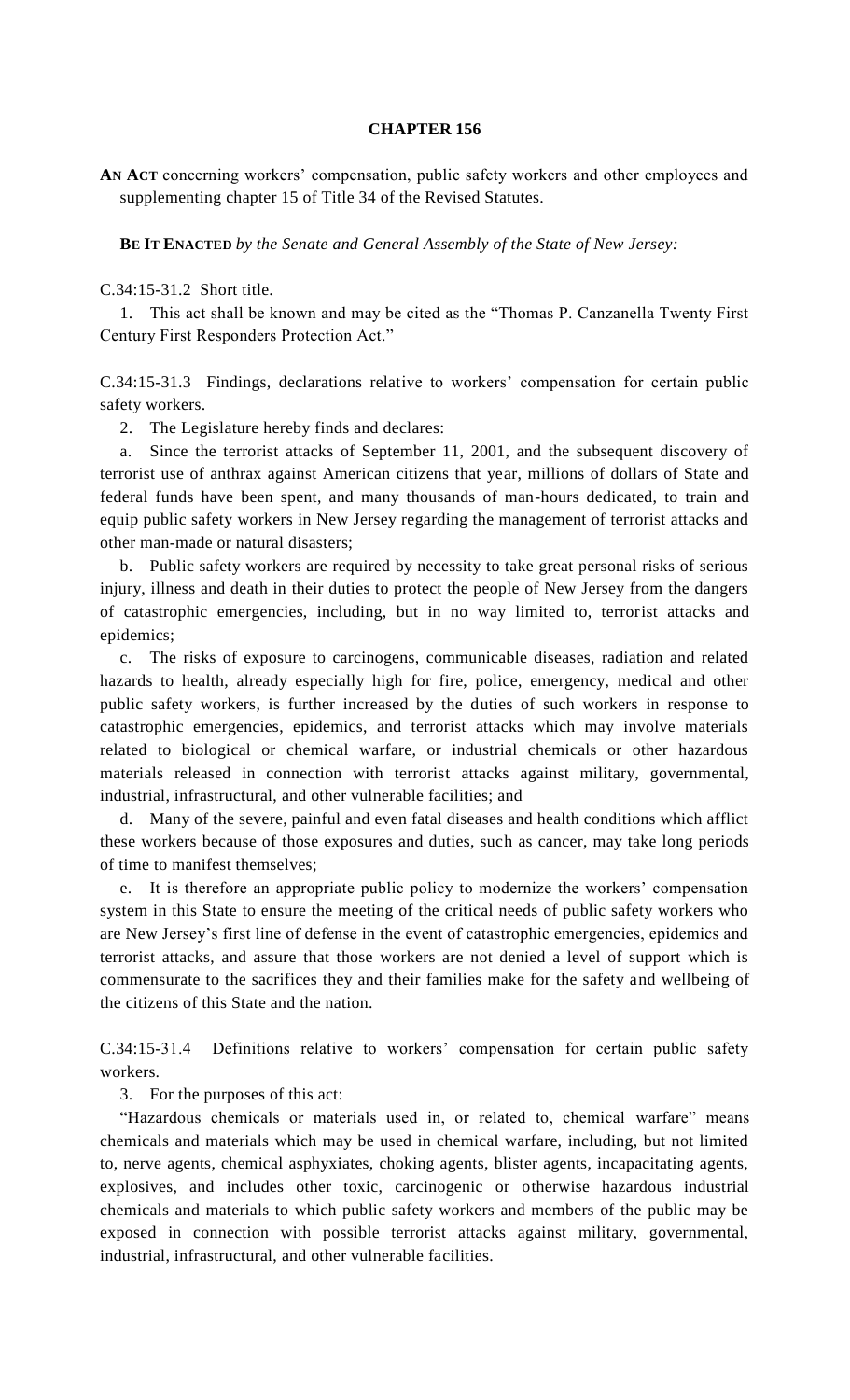$\mathcal{D}_{\mathcal{L}}$ 

"Known carcinogen" means a substance which is known, or generally accepted by the scientific community to cause cancer in humans, as identified by the State Department of Health or by the International Agency for Research on Cancer.

"Pathogens or biological toxins used in, or related to, biological warfare or epidemics" means serious communicable diseases, pathogens not necessarily transmitted by sick or infected individuals, such as anthrax, and biological toxins, such as ricin, whether or not in weaponized form.

"Public safety worker" includes a member, employee, or officer of a paid, partially-paid, or volunteer fire or police department, force, company or district, including the State Police, a Community Emergency Response Team approved by the New Jersey Office of Emergency Management, or a correctional facility, or a basic or advanced medical technician of a first aid or rescue squad, or any other nurse, basic or advanced medical technician responding to a catastrophic incident and directly involved and in contact with the public during such an incident, either as a volunteer, member of a Community Emergency Response Team or employed or directed by a health care facility.

"Serious communicable disease" means any disease which is characterized by the interruption, cessation or disorder of body functions, systems or organs which may result, if not treated, in disability, chronic illness or death, and is transmittable by association with, or proximity to, sick, infected or colonized individuals, including airborne transmission, or is transmittable by contact with their bodily fluids, secretions or excretions. "Serious communicable disease" includes, but is not limited to, meningitis, tuberculosis, viral hepatitis, human immunodeficiency virus infections, acquired immunodeficiency syndrome, cholera, hemorrhagic fever, plague, smallpox, or other disease identified as a serious communicable disease by the Department of Health, and also includes diseases caused by antibiotic resistant organisms.

C.34:15-31.5 Requirements for public safety worker to receive compensation.

4. If a public safety worker can demonstrate that in the course of his or her employment, the worker is:

a. exposed to:

(1) the excretions, secretions, blood or other bodily fluids of one or more other individuals or is otherwise subjected to a potential exposure, by the other individual or individuals, including airborne exposure, to a serious communicable disease and any one of the other individuals is diagnosed with a serious communicable disease, or is otherwise determined to be infected with or at significant risk of contracting the serious communicable disease; or

(2) any pathogen or biological toxin used in, or related to, biological warfare or epidemics, including airborne exposure, then all care or treatment of the public safety worker, including testing, diagnosis, surveillance or other services needed to ascertain whether the public safety worker contracted a serious communicable disease and any related monitoring of the worker's condition, and all time during which the public safety worker is unable to work while receiving the care or treatment, shall be compensable under the provisions of R.S.34:15-1 et seq., even if, after the care or treatment, it is ascertained that the public safety worker did not contract a serious communicable disease.

b. If it is ascertained that the public safety worker has contracted a serious communicable disease or related illness under the circumstances set forth in subsection a. of this section, there shall be a presumption that any injury, disability, chronic or corollary illness or death of the public safety worker caused by, attributable to, or attendant to the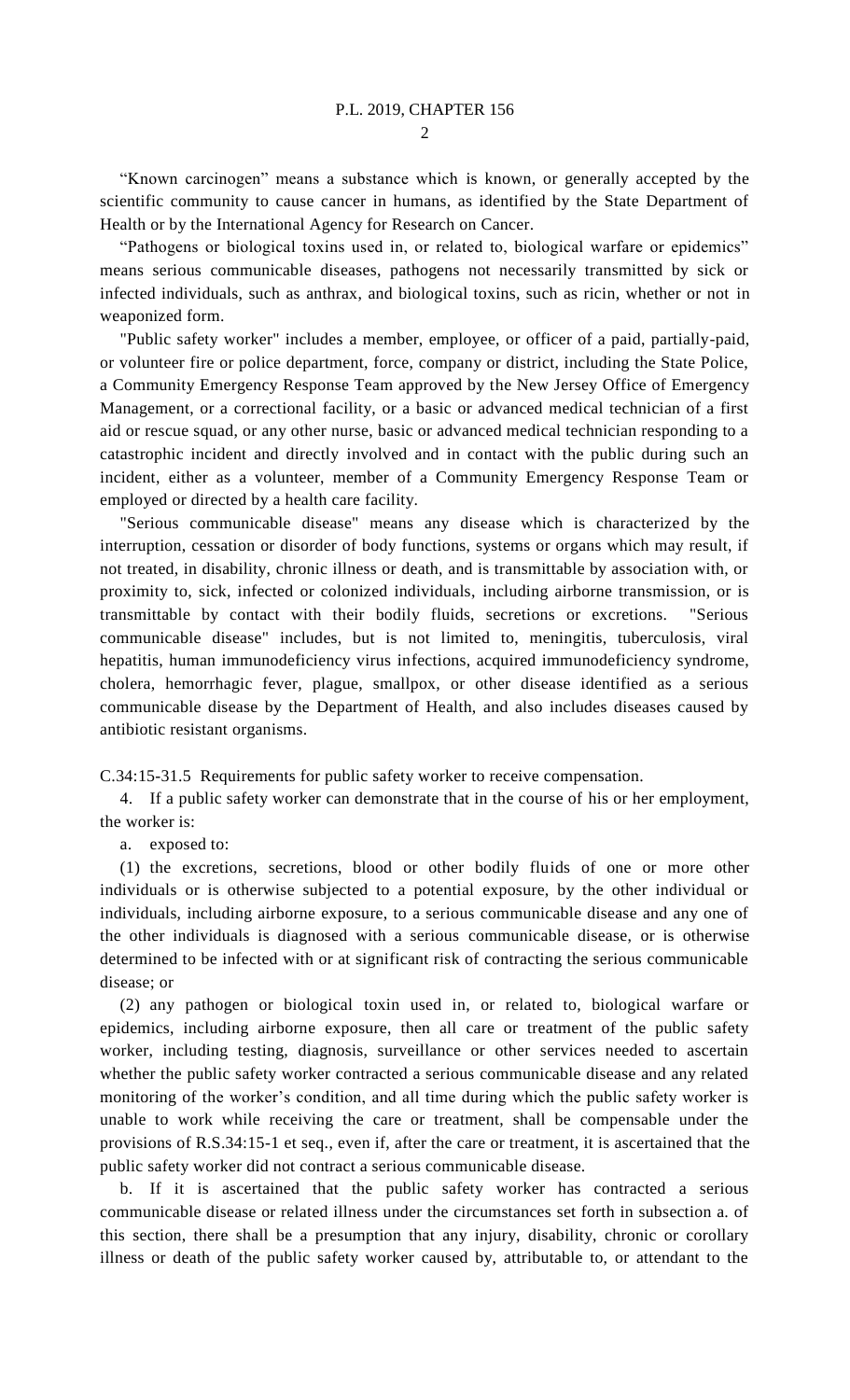disease is compensable under the provisions of R.S.34:15-1 et seq. This prima facie presumption may be rebutted by a preponderance of the evidence showing that the exposure is not linked to the occurrence of the disease. The employer may require the worker to undergo, at the expense of the employer, reasonable testing, evaluation and monitoring of health conditions of the worker which is relevant to determining whether the exposure is linked to the occurrence of the disease, but the presumption of compensability shall not be adversely affected by any failure of the employer to require such testing, evaluation or monitoring.

C.34:15-31.6 Injury, illness, death resulting from administration of vaccine eligible for compensation.

5. Any injury, illness or death of any public safety worker, resulting from the administration to the worker of a vaccine including, but not limited to, smallpox vaccine, to prepare for, or respond to, any actual, threatened, or potential bioterrorism or epidemic, as part of an inoculation program in connection with the worker's employment or in connection with any governmental program or recommendation for the inoculation of workers in the worker's occupation, geographical area, or other category that includes the worker, or resulting from the transmission of disease from another employee or member of the public inoculated under the program, is presumed to arise out of and in the course of the employment and all care or treatment of the worker, including testing, diagnosis, surveillance and monitoring of the worker's condition, and all time during which the worker is unable to work while receiving the care or treatment, is compensable under the provisions of R.S.34:15-1 et seq. This section shall not be regarded as authorizing any requirement that employees participate in an inoculation program or as diminishing any requirement of law that an inoculation program be voluntary. This prima facie presumption may be rebutted by a preponderance of the evidence showing that the administration of the vaccine is not linked to the injury, illness or death. The employer may require the worker to undergo, at the expense of the employer, reasonable testing, evaluation and monitoring of health conditions of the worker which is relevant to determining whether the administration of the vaccine is linked to the occurrence, but the presumption of compensability shall not be adversely affected by any failure of the employer to require such testing, evaluation or monitoring.

C.34:15-31.7 Injury, illness, death caused by certain substances eligible for compensation.

6. Any injury, illness or death of a public safety worker which may be caused by exposure to a known carcinogen, cancer-causing radiation or a radioactive substance, including cancer and damage to reproductive organs, shall be presumed to be compensable under the provisions of R.S.34:15-1 et seq., if the worker demonstrates that he was exposed, due to fire, explosion, spill or other means, to a known carcinogen, cancer-causing radiation or radioactive substances in the course of the worker's employment as a public safety worker and demonstrates that the injury, illness or death has manifested during his or her employment as a public safety worker. This prima facie presumption may be rebutted by a preponderance of the evidence that the exposure is not linked to the injury, illness or death. The employer of the public safety worker may require the worker to undergo, at the expense of the employer, reasonable testing, evaluation and monitoring of health conditions of the worker which is relevant to determining whether the exposure is linked to the occurrence, but the presumption of compensability shall not be adversely affected by any failure of the employer to require such testing, evaluation or monitoring. The employer shall maintain records regarding any instance in which any public safety worker in its employ was deployed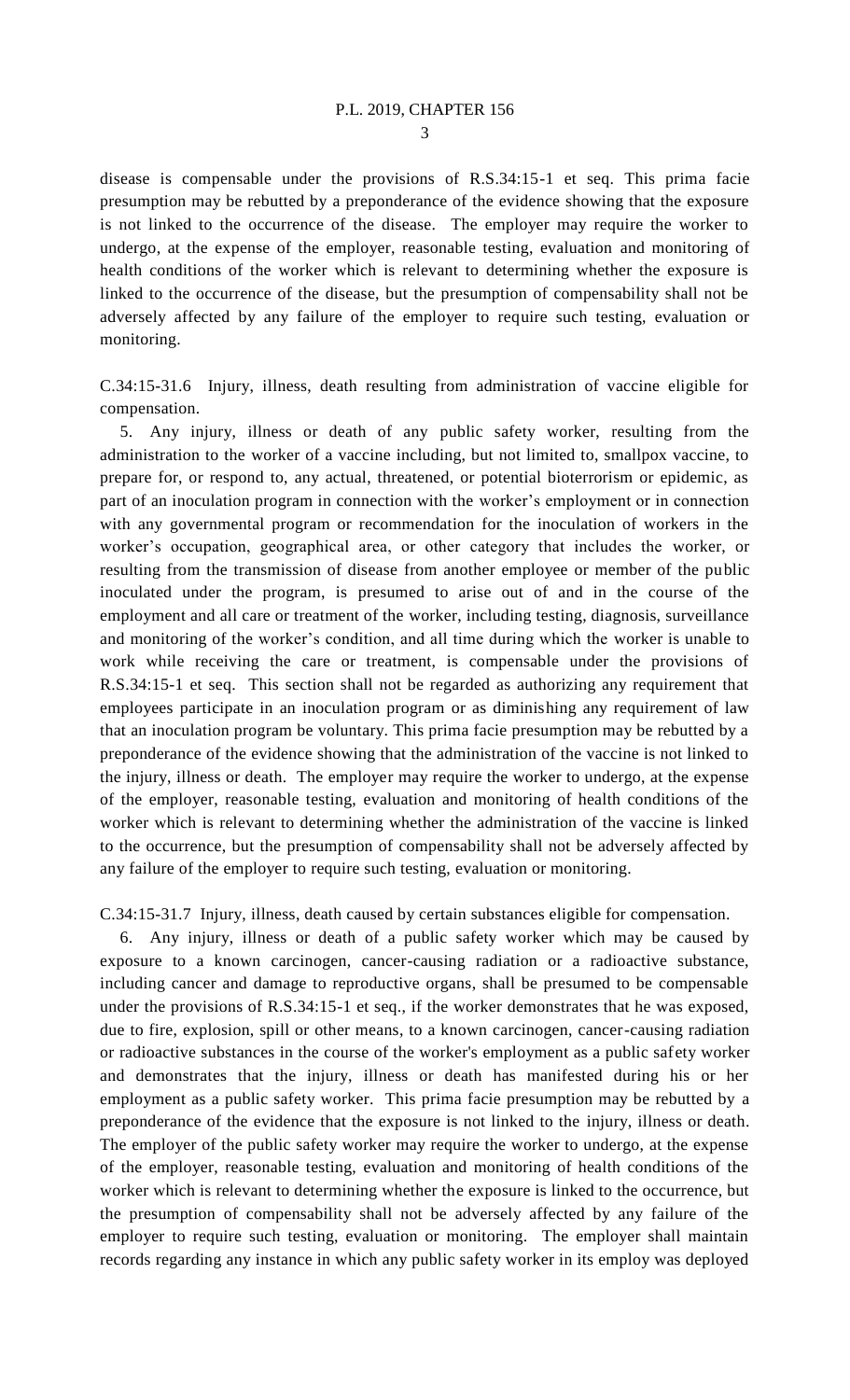4

to a facility or location where the presence of one or more substances which are known carcinogens is indicated in documents provided to local fire or police departments pursuant to the requirements of section 7 of P.L.1983, c.315 (C.34:5A-7) and where fire, explosions, spills or other events occurred which could result in exposure to those carcinogens. The records shall include the identity of each deployed public safety worker and each worker shall be provided notice of the records.

C.34:15-31.8 Injury, illness, death of firefighter caused by cancer eligible for compensation.

7. Any injury, illness or death of a firefighter which may be caused by cancer, including leukemia, shall be presumed to be an occupational disease compensable under the provisions of R.S.34:15-1 et seq., if the firefighter has completed not less than seven years of service as a firefighter, regardless of whether the firefighter is in active service or is no longer in active service of a paid, part-paid, or volunteer fire department at the time of the injury, illness or death, provided that the firefighter is not more than 75 years of age or has not been out of active service for more than 20 years. This prima facie presumption may be rebutted by a preponderance of the evidence that the occupational disease did not arise out of and in the course of the employment. The employer may require the firefighter to undergo, at the expense of the employer, reasonable testing, evaluation and monitoring of health conditions of the firefighter which is relevant to determining whether the occupational disease arose out of and in the course of the employment, but the presumption of compensability shall not be adversely affected by any failure of the employer to require such testing, evaluation or monitoring. In order to receive this occupational cancer disability benefit, the type of cancer involved shall be a type which may be caused by exposure to heat, radiation, or a known or suspected carcinogen as defined by the International Agency for Research on Cancer. A firefighter with less than seven years of service as a firefighter who experiences injury, illness or death which may be caused by exposure to a known carcinogen, cancer-causing radiation or a radioactive substance, including cancer and damage to reproductive organs, shall be subject to the provisions of section 6 of this act.

## C.34:15-31.9 Intent, construction of act.

8. This act is intended to affirm certain rights of public safety workers and other employees under the circumstances specified in this act with respect to compensation provided pursuant to R.S.34:15-1 et seq. and shall not be construed as reducing, limiting or curtailing any rights of any other worker or employee to compensation pursuant to R.S.34:15-1 et seq. or of any worker with respect to any claim for compensation pursuant to R.S.34:15-1 et seq., including a claim initiated prior to the effective date of this act.

## C.34:153-31.10 Report to Legislature.

9. On the first day of the 18th month following the date of enactment of P.L.2019, c.156 (C.34:15-31.2 et seq.) and annually on the anniversary of the effective date of P.L.2019, c.156 (C.34:15-31.2 et seq.), the Commissioner of the Department of Labor and Workforce Development shall, pursuant to section 2 of P.L.1991, c.164 (C.52:14-19.1) and in a manner consistent with section 1 of P.L.1966, c.164 (C.34:15-128), submit to the Legislature, a report containing available information regarding:

a. The number of claim petitions with respect to which a determination was rendered by the Division of Workers' Compensation during the previous calendar year that an injury or illness enumerated within Sections 4 through 7 of P.L.2019, c.156 (C.34:15-31.5 through C.34:15-31.8) is compensable; and